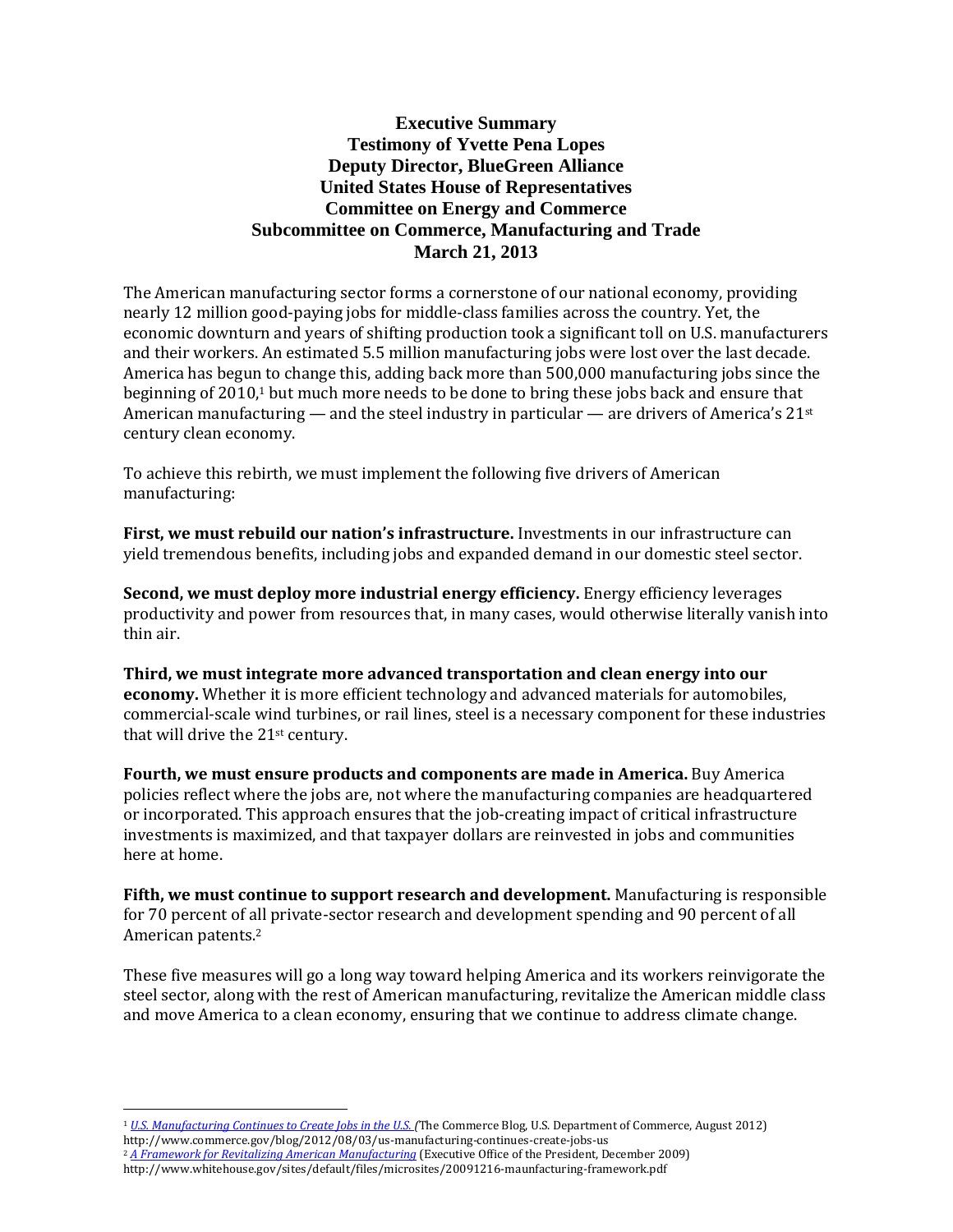## **Testimony of Yvette Pena Lopes Deputy Director, BlueGreen Alliance United States House of Representatives Committee on Energy and Commerce Subcommittee on Commerce, Manufacturing and Trade March 21, 2013**

Mr. Chairman, Ranking Member and Members of the Subcommittee, I am Yvette Pena Lopes, Deputy Director of the BlueGreen Alliance. On behalf of my organization, our fourteen national labor and environmental partners and the estimated 15 million members and supporters they represent, I want to thank you for holding these hearings today on the future of American manufacturing.

We appreciate the invitation to testify and are honored to join the other panelists from the Congressional Steel Caucus and the steel industry, in particular Mike Rippey, President and CEO, ArcelorMittal USA; Richard Harshman, Chairman, President and CEO, Allegheny Technologies Inc.; and Mike Rehwinkel, President and CEO, Evraz North America, who are each valued members of the BlueGreen Alliance's Corporate Advisory Council.

The BlueGreen Alliance is a national partnership of 10 labor unions and four environmental organizations. The United Steelworkers and the Sierra Club founded BlueGreen Alliance in 2006, and have since grown to incorporate 12 other labor and environmental organizations to create an Alliance built with a wide variety of priorities and backgrounds. Yet through that variety, our partners have come together to move America towards a 21st century clean economy, and manufacturing has consistently been a major focus of our Alliance.

The American manufacturing sector forms a cornerstone of our national economy, providing nearly 12 million good-paying jobs for middle-class families across the country. Yet, the economic downturn and years of shifting production took a significant toll on U.S. manufacturers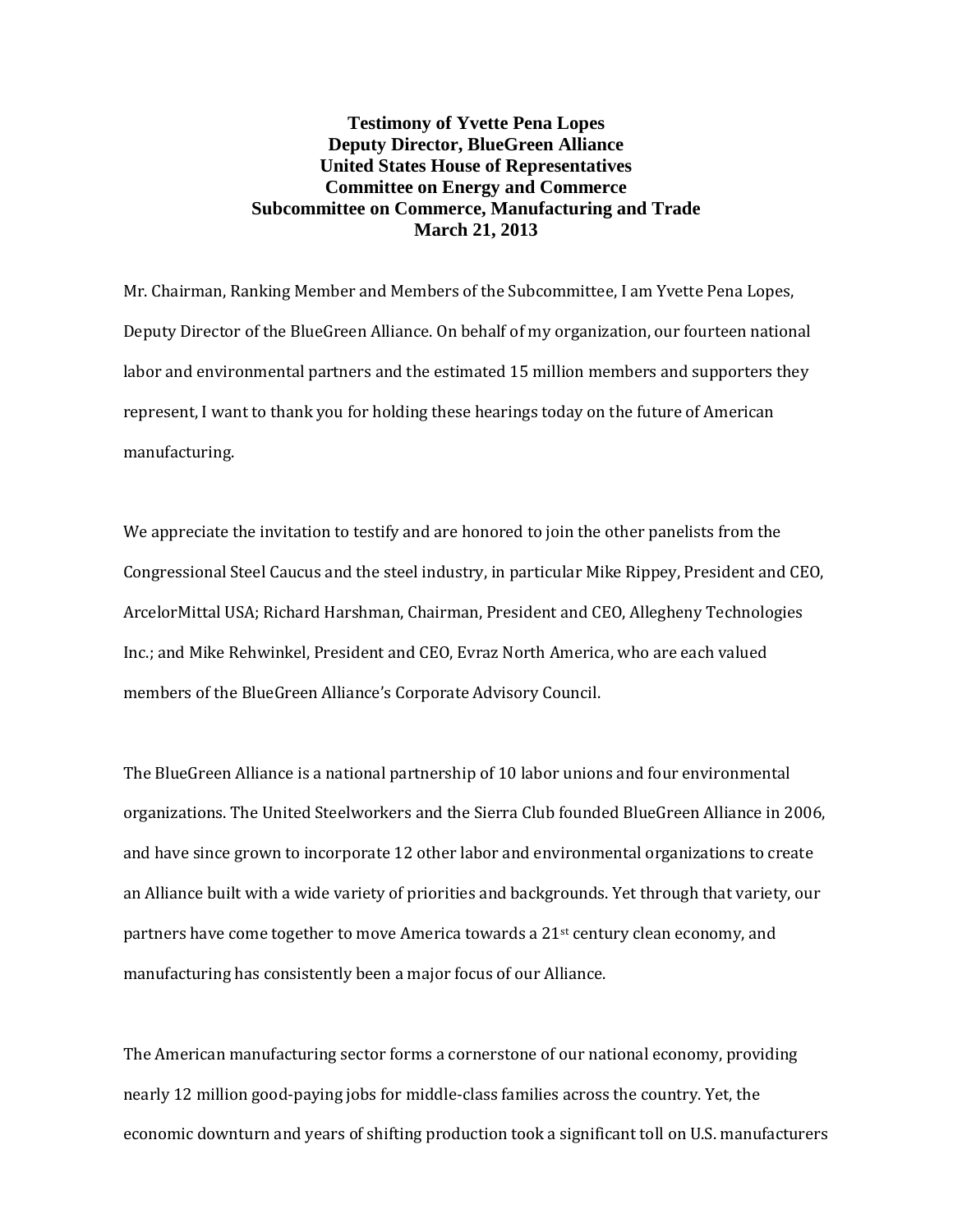and their workers. An estimated 5.5 million manufacturing jobs were lost over the last decade. America has begun to change this, adding back more than 500,000 manufacturing jobs since the beginning of 2010,<sup>3</sup> but much more needs to be done to bring these jobs back and ensure that American manufacturing — and the steel industry in particular — are drivers of America's  $21<sup>st</sup>$ century clean economy.

## **Steel and the clean economy**

 $\overline{a}$ 

## *Rebuilding American Infrastructure*

The Tappan Zee Bridge connects Rockland County to Westchester County in New York's heavily populated Lower Hudson Valley. It utilizes 62.5 miles of steel "H" pile, 6.3 miles of 30-inch steel pipe, and its falsework used roughly 1,700 tons of steel.<sup>4</sup> This bridge is about to undergo a major overhaul, which will make it the world's widest bridge.

There are many, many more infrastructure projects that require an overhaul like the Tappan Zee Bridge. Recently, the American Society of Civil Engineers (ASCE) updated their report card giving our nation's infrastructure an overall grade of  $D<sub>+</sub>$ , and highlighted especially alarming disrepair in many key areas, such as wastewater management  $(D)$  schools  $(D)$  and energy  $(D+1)^5$ 

Many U.S. cities rely on pipes that are, on average, a century old.<sup>6</sup> Leaking pipes lose an estimated 7 billion gallons of clean drinking water a day and are known to leach contaminants and breed bacteria in drinking water, jeopardizing the health of our nation's communities. An

<sup>&</sup>lt;sup>3</sup> [U.S. Manufacturing Continues to Create Jobs in the U.S.](http://www.commerce.gov/blog/2012/08/03/us-manufacturing-continues-create-jobs-us) (The Commerce Blog, U.S. Department of Commerce, August 2012) http://www.commerce.gov/blog/2012/08/03/us-manufacturing-continues-create-jobs-us

<sup>4</sup> *[About the Tappan See Bridge](http://tappanzeebridge.randcommercial.com/about-the-tappan-zee-bridge/)* (Rand Commercial Services) http://tappanzeebridge.randcommercial.com/about-the-tappan-zeebridge/

<sup>5</sup> *[2013 Report Card for America's Infrastructure](http://www.infrastructurereportcard.org/)* (American Society of Civil Engineers, March 2013) http://www.infrastructurereportcard.org/

<sup>&</sup>lt;sup>6</sup> "[Clean Water, Good Jobs](http://www.bluegreenalliance.org/news/publications/clean-water-good-jobs)" (BlueGreen Alliance, October 2012) http://www.bluegreenalliance.org/news/publications/clean-watergood-jobs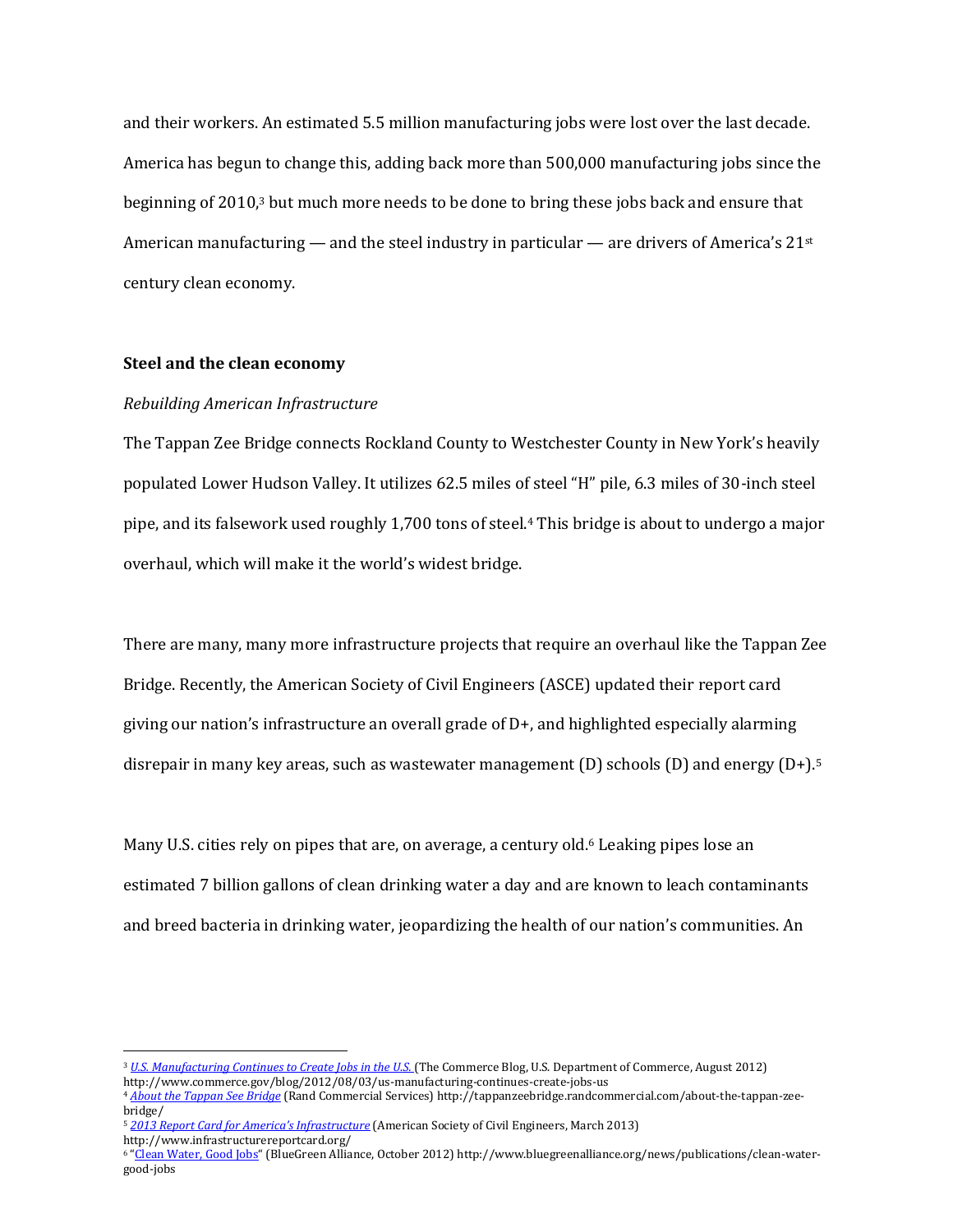average of 850 water main breaks<sup>7</sup> in North America occur daily. According to a 2002 congressional study, corrosion of these systems costs over \$50.7 billion annually.

Our natural gas pipeline infrastructure, particularly at the distribution level, is comprised of aging assets; approximately 3 percent are constructed of cast and wrought iron installed at the first half of the 20th century.<sup>8</sup> Distribution pipelines are volatile and susceptible to failure, and their modernization is a critical step towards a safe, efficient  $21<sup>st</sup>$  century clean energy economy.

According to the Federal Highway Administration, one out of every four of the nation's bridges<sup>9</sup> are structurally deficient or functionally obsolete, nearly a quarter of the nation's bus and rail infrastructure is in marginal or poor condition and more than half of the miles driven on federal highways are on roads that are in less than good condition.

Across the country, estimates say 700,000 tons of steel plate is used annually in bridge and building construction projects.<sup>10</sup> Rebuilding our nation's infrastructure must be at the top of our policy agenda. Investments in our infrastructure can yield tremendous benefits, including jobs and expanded demand from our domestic steel sector. Every \$1 billion invested in water infrastructure is estimated to create more than 20,000 new jobs.<sup>11</sup> And, if an infrastructure program is implemented and structured with the right mandates to ensure domestically produced components, job creation for the manufacturing sector could clear 250,000 new jobs.

#### *Automobiles*

<sup>7</sup> Water Main Break Clock http://www.watermainbreakclock.com/

<sup>8</sup>*[The State of National Pipeline Infrastructure](http://opsweb.phmsa.dot.gov/pipelineforum/docs/Secretarys%20Infrastructure%20Report_Revised%20per%20PHC_103111.pdf)* (U.S. Department of Transportation,

[http://opsweb.phmsa.dot.gov/pipelineforum/docs/Secretarys%20Infrastructure%20Report\\_Revised%20per%20PHC\\_103111.pdf](http://opsweb.phmsa.dot.gov/pipelineforum/docs/Secretarys%20Infrastructure%20Report_Revised%20per%20PHC_103111.pdf) <sup>9</sup> "[National Policy on Transportation](http://www.bluegreenalliance.org/news/publications/document/BGA_PolicyBrief_Transportation_FINAL.pdf)" (BlueGreen Alliance, June 2011)

[http://www.bluegreenalliance.org/news/publications/document/BGA\\_PolicyBrief\\_Transportation\\_FINAL.pdf](http://www.bluegreenalliance.org/news/publications/document/BGA_PolicyBrief_Transportation_FINAL.pdf) <sup>10</sup> "[Structural Steel: An Industry Overview](http://www.aisc.org/uploadedFiles/SteelDay/2011/Documents/Sept.%20%20Industry%20Overview.pdf)" (American Institute of Steel Construction, September 2012) <http://www.aisc.org/uploadedFiles/SteelDay/2011/Documents/Sept.%20%20Industry%20Overview.pdf> <sup>11</sup> *[America's Water Infrastructure Near a Bursting Point](http://www.bluegreenalliance.org/blog/americas-water-infrastructure-nearing-a-bursting-point)* (BlueGreen Alliance, January 2013) <http://www.bluegreenalliance.org/blog/americas-water-infrastructure-nearing-a-bursting-point>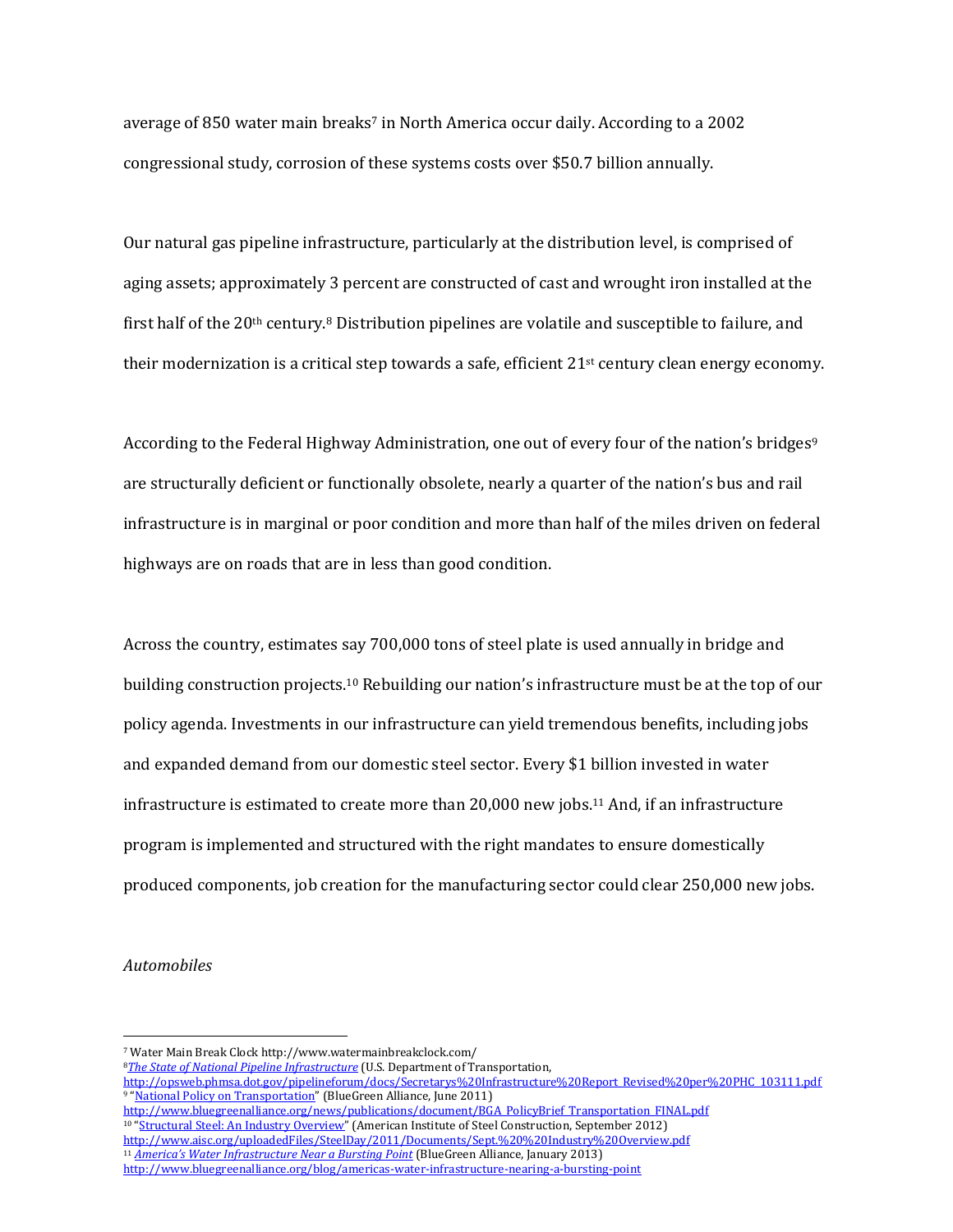Last year, the Obama administration set forth the strongest cleaner car standards in a generation, which will nearly double the fuel efficiency of cars on US roads by 2025. While plugin hybrids and electric vehicles will help the US meet these standards, making conventional technology significantly more efficient and using advanced materials to make our cars stronger yet lighter will make the biggest contributions toward getting the American personal vehicle fleet to 54.5 miles per gallon over the next 12 years.

These advanced materials include steel products, such as Advanced High Strength Steel (AHSS). Various research studies have shown that proper application of AHSS can cut a vehicle's weight between 10 and 25 percent.

Over the last six years, steel maintained a high percentage of total vehicle content by weight nearly 60 percent. New metals and composite materials will continue to develop as a complement to steel components, which will also continue to evolve as a leading material choice for vehicles of the future.

Furthermore, using U.S.-made steel components in vehicle production decreases the negative environmental impacts of long-distance transport and under-regulated manufacturing in foreign countries. For example, in a 2009 assessment of environmental regulations in the U.S. and Chinese steel industries, the Alliance for American Manufacturing found that the amount of carbon dioxide emissions per ton of steel produced are nearly double in China compared to the U.S.<sup>12</sup>

Additionally, production of steel and advanced steel compare favorably in terms of greenhouse gas (GHG) emissions versus other advanced materials. Steel and advanced steel entail only a

<sup>12</sup> *[American Steel is Cleaner than Chinese Steel](http://www.americanmanufacturing.org/p/1191)* (Alliance for American Manufacturing, April 2009) http://www.americanmanufacturing.org/p/1191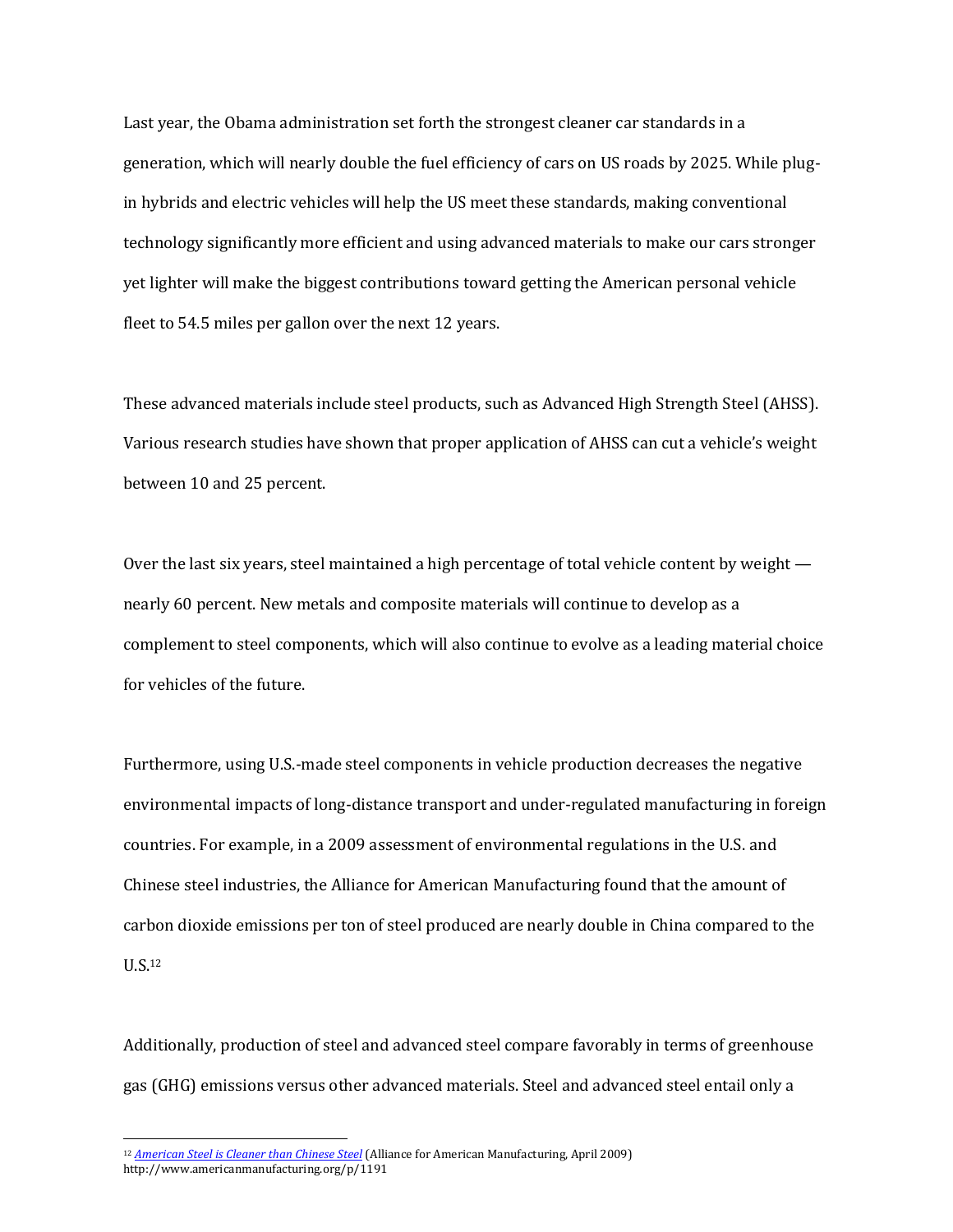third of GHGs produced per unit compared to aluminum, and only a tenth per unit produced compared to carbon and magnesium. Steel continues to hold an advantage, between 1and 3 percent fewer GHGs produced overall when factoring the life-cycle impact of steel vehicle components versus other advanced materials.

## *Transit*

Over the course of the next decade billions of tax dollars will be spent on the purchase of rail cars, buses and other transit equipment. There are an estimated 413 planned and proposed transit projects across the U.S., worth an estimated \$233 billion.<sup>13</sup>

Existing public transit bus, rail vehicle and clean truck supply chains support approximately 40,000 U.S. manufacturing jobs. While relatively small today, jobs in these supply chains are spread across all 50 states, among more than 320 existing companies that could scale up to meet expanded demand.<sup>14</sup> Every \$1 billion invested in public transit creates around 1,400 manufacturing jobs.<sup>15</sup> Stronger Buy America requirements will help make sure more of those manufacturing jobs remain here.

For example, the U.S. Department of Transportation's Federal Transit Administration (FTA) awarded \$23 million from the American Recovery and Reinvestment Act's TIGER (Transportation Investment Generating Economic Recovery) program to Portland, OR. The city of Portland, the Portland Bureau of Transportation and TriMet used these funds to reconstruct Portland's Moody Avenue. The Recovery Act funds were used to create dual streetcar tracks, widening Moody Avenue, and raising it up 14 feet in order to link with a transit bridge that accommodates streetcar, light rail, bus, bicycle and pedestrian traffic. Raising the street also

<sup>14</sup> U.S. PIRG Education Fund, op. cit. note

<sup>13</sup> Jeff Wood, Elizabeth Wampler and Bill Sadler. "Jumpstarting the Transit Space Race: 2011". Reconnecting America. <sup>14</sup> Marcy Lowe et al., *U.S. Manufacture of Rail Vehicles for Intercity Passenger Rail and Urban Transit* (Raleigh, NC: Center on

Globalization, Governance & Competitiveness, Duke University,June 2010), p. 13.

<sup>15</sup> Bivens, J.; Irons, J.; and Pollack, E. *Transportation Investments and the Labor Market* (Economic Policy Institute, April 2009).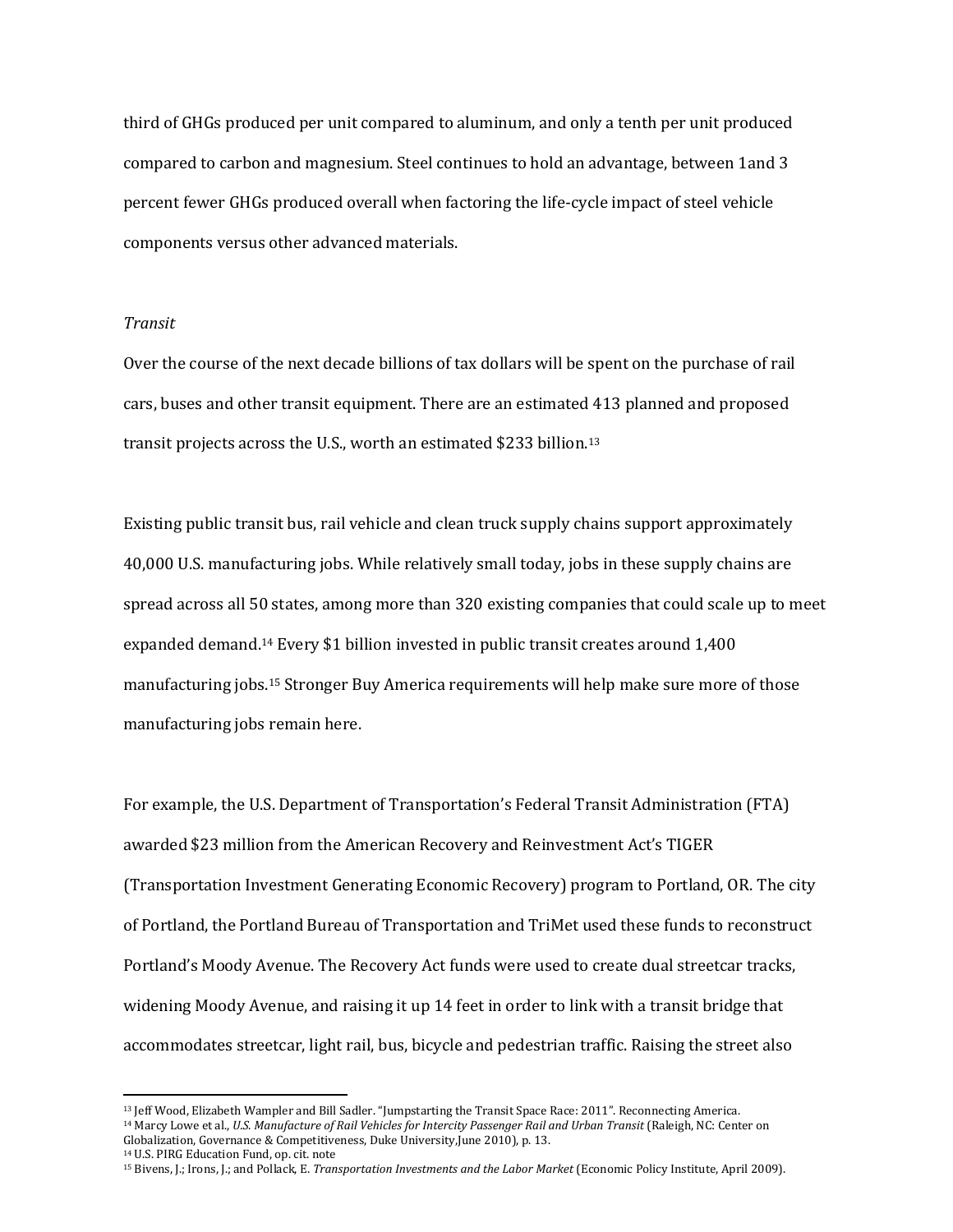allowed surrounding land, which had been designated a Superfund cleanup site, to be capped, opening up the large parcels of land for development.

The streetcars will be manufactured in Portland by United Streetcar, a subsidiary of Oregon Iron Works, which was created to meet the revived demand for streetcars created by the growth of Portland's transit system. With a workforce represented by the International Brotherhood of Electrical Workers (IBEW) and by the Ironworkers, and with 90 percent domestic content (aiming for 100), the company has been honored as an exemplary "high road" and green employer by both the Apollo Alliance and American Rights at Work. The cars rolling out of United Streetcar have the highest percentage of American parts and labor of any streetcar in the last 50 years. That means United Streetcar's innovation is creating an economic ripple effect, providing business for an all-American supply chain of more than 200 different vendors in 20 plus states across the U.S. <sup>16</sup>

ArcelorMittal, located in Steelton, Pennsylvania, has become the first domestic steelmaker to enter an emerging market for so-called block rail — a product that is being used, for the first time in the United States, to help build the new Portland streetcar line.<sup>17</sup> ArcelorMittal employees 700 employees in Steelton and the streetcar revival may one day eliminate the need to import streetcar rail from foreign countries.<sup>18</sup>

## *Industrial Energy Efficiency*

Ensuring long-term success requires support for the efficient use of energy resources in American manufacturing. As the industrial sector consumes about a third of all energy used in the United States — a large portion of which is simply lost due to inefficiencies — measures to

<sup>16</sup> *United Streetcar putting Americans to work, [putting America in position to win the future](http://fastlane.dot.gov/2011/04/united-streetcar.html#.UUm8FFtARYR)* (U.S. Department of Transportation, April 2011)<http://fastlane.dot.gov/2011/04/united-streetcar.html#.UPBITqwkRGM>

<sup>17</sup> *[The Federal Transit Administration Showcases Economic Development at the Site of the SW Moody Avenue Streetcar Project](http://www.fta.dot.gov/newsroom/12286_14274.html)* (Federal Transit Administration, January 2012) [http://www.fta.dot.gov/newsroom/12286\\_14274.html](http://www.fta.dot.gov/newsroom/12286_14274.html)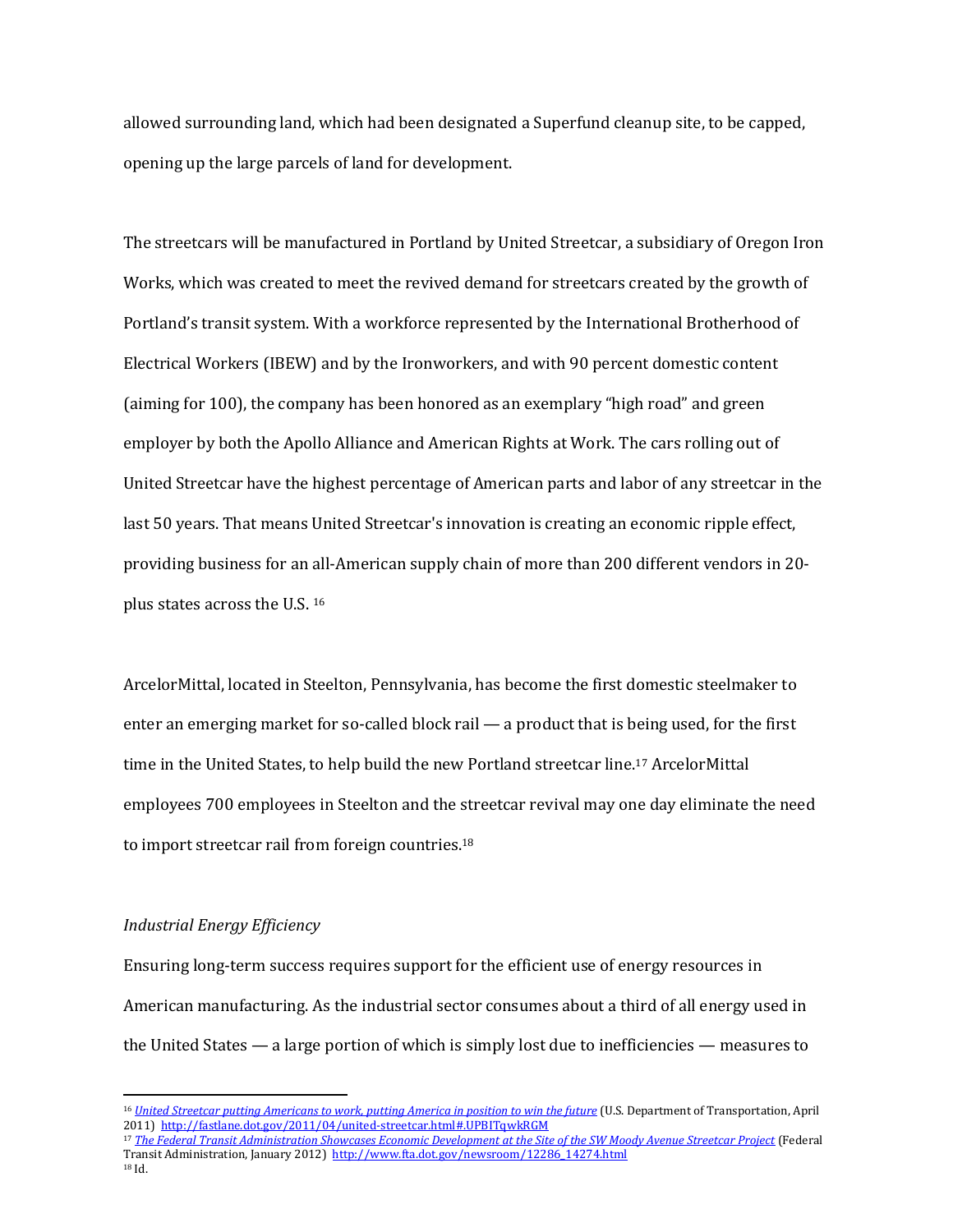help reduce energy costs and boost efficiency within the industrial sector will go a long way toward honing our competitive edge and keeping jobs and supply chains operating here in the United States.

As noted in a July 2009 McKinsey and Company report,<sup>19</sup> we can reduce primary industrial energy consumption by 21 percent by 2020 — saving U.S. industry \$47 billion per year — just by unlocking the potential for energy efficiency in the industrial sector. Some leading U.S. industrial facilities are already taking advantage of the huge savings that energy efficiency improvements can provide to their bottom lines, thus adding value to their companies, freeing up capital, decreasing exposure to energy price fluctuations, and preserving and creating jobs.

In today's fast-moving business climate, the need for rapid return on investment can make productive industrial energy efficiency projects challenging to carry out. Good government policy, however, can provide needed leverage for such projects. In one such example, the support of a \$31 million Department of Energy (DOE) matching grant under the American Recovery and Reinvestment Act (ARRA), enabled ArcelorMittal to retrofit its Indiana Harbor steel manufacturing facility in East Chicago, Indiana, saving the company nearly \$20 million in energy costs each year.<sup>20</sup>

Through the use of innovative technology designed to capture and re-use waste boiler gas that would otherwise be flared off and lost, Arcelor now generates 36 megawatts of its own power, enough to power some 30,000 American homes for a year. In addition, this project decreases greenhouse gas emissions by 330,000 tons annually, the equivalent of removing 60,800 cars

<sup>19</sup>"[Unlocking Energy Efficiency in the US Econom](file:///C:/Users/kellys.BLUEGREEN/AppData/Local/Microsoft/Windows/Temporary%20Internet%20Files/Content.Outlook/U2EBFK43/Unlocking%20energy%20efficiency%20in%20the%20US%20economy)*y*" (McKinsey, July 2009)

[http://www.mckinsey.com/client\\_service/electric\\_power\\_and\\_natural\\_gas/latest\\_thinking/unlocking\\_energy\\_efficiency\\_in\\_the\\_us\\_e](http://www.mckinsey.com/client_service/electric_power_and_natural_gas/latest_thinking/unlocking_energy_efficiency_in_the_us_economy) [conomy](http://www.mckinsey.com/client_service/electric_power_and_natural_gas/latest_thinking/unlocking_energy_efficiency_in_the_us_economy)

<sup>&</sup>lt;sup>20</sup> "Rebuilding Green" (BlueGreen Alliance, February 2011[\) http://www.bluegreenalliance.org/news/publications/rebuilding-green](http://www.bluegreenalliance.org/news/publications/rebuilding-green-the-american-recovery-and-reinvestment-act-and-the-green-economy)[the-american-recovery-and-reinvestment-act-and-the-green-economy](http://www.bluegreenalliance.org/news/publications/rebuilding-green-the-american-recovery-and-reinvestment-act-and-the-green-economy)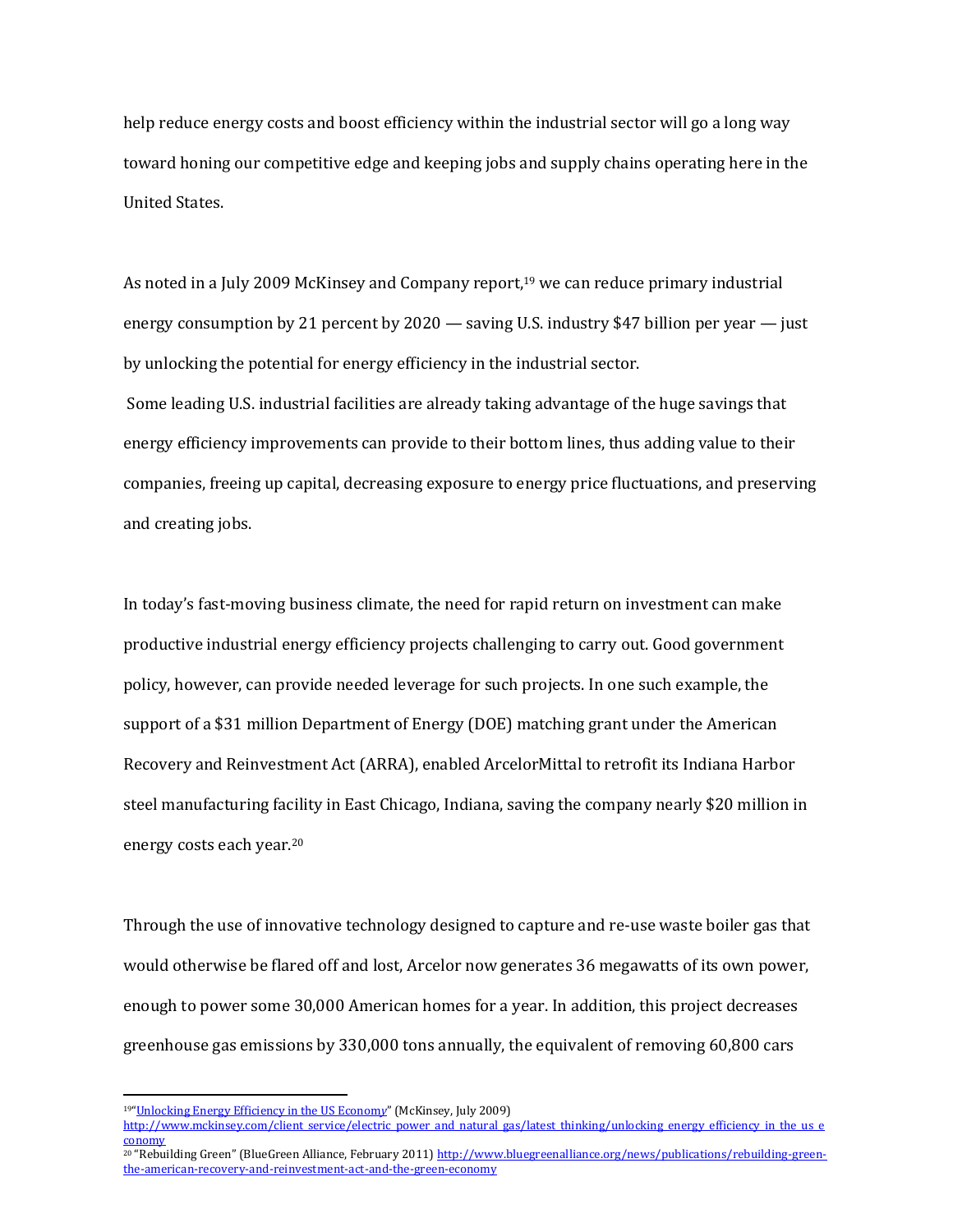from the road. For the residents of the surrounding community, this project is also yielding substantial economic benefits by preserving existing jobs and creating new employment opportunities. According to company estimates, the design, construction and manufacture of the equipment created 360 jobs, and employed 200 local tradespeople. Further, the competitive cost advantage created by the ongoing energy savings is helping to keep nearly 6,000 workers employed at the mill.

The Obama administration has taken a leadership role in promoting efficiency by issuing its Executive Order on accelerating investment in industrial energy efficiency last August. This Order provides direction as to how the federal government can promote the use of combined heat and power (CHP) efficiency technology in industrial processes. Historically, the energy simply wasted by traditional systems on an annual basis has been greater than the total annual energy use of the nation of Japan. Although the average generation efficiency of grid-supplied power has hovered near 34 percent in the U.S. since the 1960s, CHP technology, by contrast, harnesses energy that would otherwise be lost in order to operate at efficiencies of 60-80 percent.<sup>21</sup>

Too often overlooked as an energy resource, efficiency can provide a means to harness energy that is already being generated, without the need to develop entirely new primary sources of energy. Energy efficiency leverages productivity and power from resources that, in many cases, would otherwise literally vanish into thin air. Done right, economical CHP technology can enable large energy users to reduce purchased electricity or to leave the grid entirely by selfgenerating. When combined with smart policies aimed at minimizing the economic impact to power providers, efficiency gains can be a win for manufacturers, utilities, workers, consumers, and the environment. Achieving this thoughtfully and equitably can position American industry

<sup>21</sup> *Executive Order -- [Accelerating Investment in Industrial Energy Efficiency](http://www.whitehouse.gov/the-press-office/2012/08/30/executive-order-accelerating-investment-industrial-energy-efficiency)* (White House, August 2012) <http://www.whitehouse.gov/the-press-office/2012/08/30/executive-order-accelerating-investment-industrial-energy-efficiency>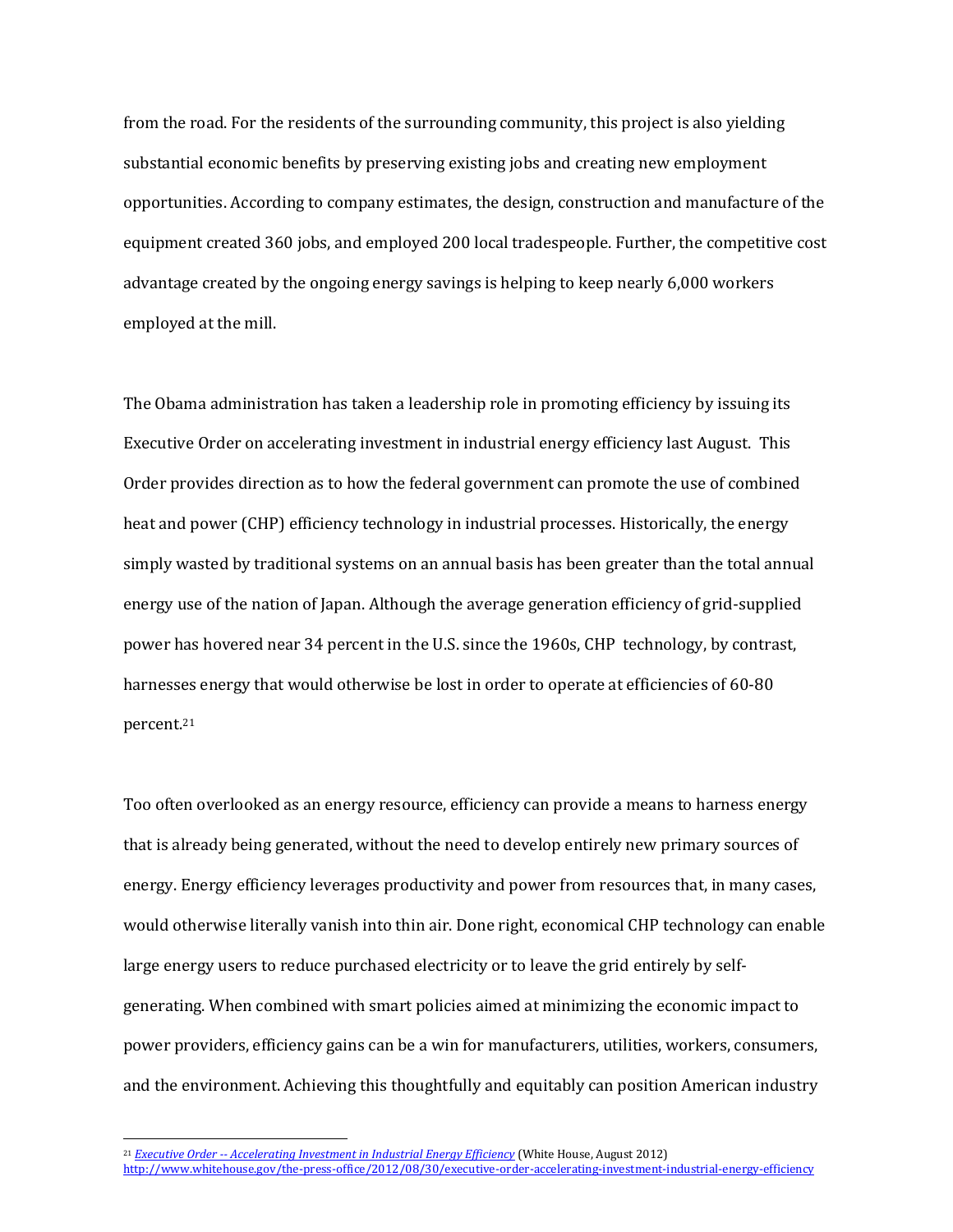to be globally competitive throughout the  $21<sup>st</sup>$  century. We must continue to pursue avenues legislatively, through the Obama Administration, and within the private sector to deploy industrial energy efficiency.

#### *Clean Energy*

 $\overline{a}$ 

Transitioning to a clean energy economy will enable the U.S. to take advantage of a swell of clean energy investments, maximize its competiveness in the global market and increasing demand for domestic manufacturing. Over the next decade, an estimated \$2.3 trillion will be invested in clean technologies,<sup>22</sup> and a systematic greening of the U.S. economy will attract some of this investment. However, according to Ernst and Young<sup>23</sup> the U.S. renewable energy investment climate is losing attractiveness while countries like China and Germany are gaining ground. In fact, between 2005 and 2010, China's 5-year clean energy growth rate toppled the U.S.'s by 27 percentage points.<sup>24</sup>

Furthermore, because other countries have developed long-term policy to foster investment and support of clean technologies while the U.S. has not, the U.S. is currently "ceding job growth and profits to companies overseas that now profitably export their goods and expertise to the United States."<sup>25</sup> Accordingly, China produces almost 48 percent of all solar photovoltaic cells in the world, followed by Taiwan, and Germany, whereas the U.S. only produces 4.6 percent of all solar photovoltaic cells.<sup>26</sup> Chinese manufacturers account for 4 of the top 10 wind equipment

<sup>&</sup>lt;sup>22</sup> "[Global Clean Power: A \\$2.3 Trillion Opportunity](http://www.pewtrusts.org/%20uploadedFiles/wwwpewtrustsorg/Reports/Global_warming/G20-Report-LowRes.pdf)," (The Pew Charitable Trusts, 2010) http://www.pewtrusts.org/

uploadedFiles/wwwpewtrustsorg/Reports/Global\_warming/G20-Report-LowRes.pdf (accessed January 24, 2012).

<sup>&</sup>lt;sup>23</sup> The Ernst and Young Country Attractiveness Indices provide scores for national renewable energy markets, renewable energy infrastructures, and their suitability for individual technologies. The indices provide scores out of 100 and are updated on a quarterly basis.

<sup>&</sup>lt;sup>24</sup> "[Global Clean Power: A \\$2.3 Trillion Opportunity](http://www.pewtrusts.org/%20uploadedFiles/wwwpewtrustsorg/Reports/Global_warming/G20-Report-LowRes.pdf)" (The Pew Charitable Trusts, 2010) http://www.pewtrusts.org/ uploadedFiles/wwwpewtrustsorg/Reports/Global\_warming/G20-Report-LowRes.pdf (accessed January 24, 2012).

<sup>25</sup> *U.S. Is Falling Behind in the Business of 'Green'* (New York Times, June 8, 2011)

<sup>26</sup> *[Year of the Tiger](http://www.photon-international.com/download/%20photon_cell_production_2010.pdf)* (PHOTON International, March 2011) http://www.photon-international.com/download/ photon\_cell\_production\_2010.pdf (accessed July 8,2011).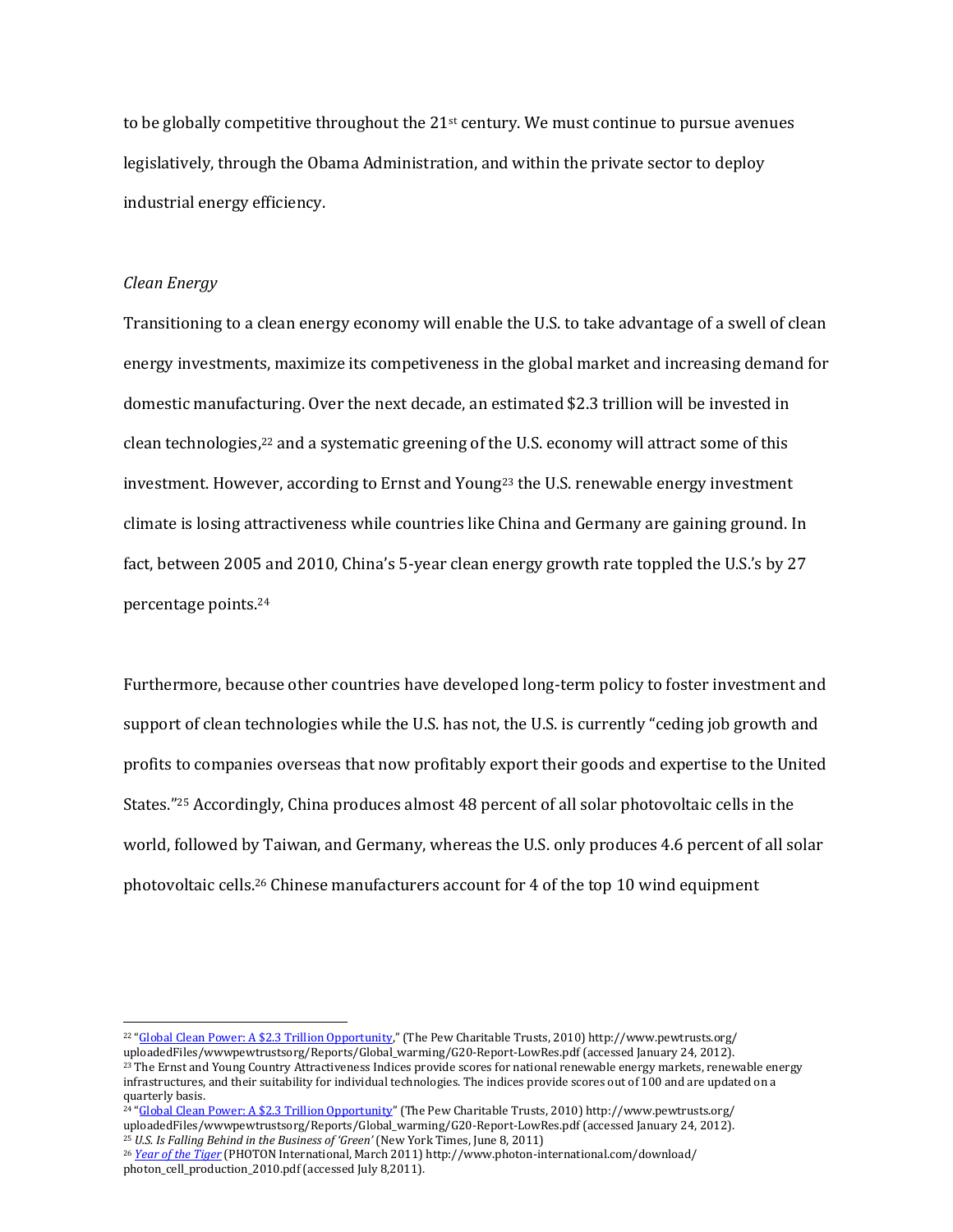manufacturers in the world, while only one U.S. company ranks among the top 15 wind equipment manufacturers.<sup>27</sup>

Steel is especially prevalent in the production of wind turbines. A typical wind turbine contains 89.1 percent steel,<sup>28</sup> measuring upwards of 200 tons of steel per turbine.<sup>29</sup> According to the American Wind Energy Association, in 2008, utilities and manufacturers installed more than 5,000 utility scale wind turbines in the United States, requiring more than 1.1 million metric tons (Mt)  $(1 \text{ million short tons})$  of iron and steel<sup>30</sup> Installed capacity has grown each year over the last 5 years, topping out 13,124 MW installed in 2012 (up from 8,361 MW in 2008).<sup>31</sup>

Available data also suggests that developing the commercial wind turbine industry to a level sufficient to meet a 20 percent wind energy by 2030 goal would require 36 to 44 Mt of cast iron and steel from 2010 to 2030, or an annual average of 1.8 Mt.

With regards to solar energy, according to the International Stainless Steel Forum, "There are many approaches to producing electricity and domestic hot water from solar energy. Whatever the technology, stainless steel has a role to play. It can be used as part of a substrate of amorphous cells or as a collector material in solar thermal panels. It can be found in ancillary components such as frames, fasteners and connectors. Stainless steel can also be an essential element in downstream equipment such as tanks and heat exchangers.

 $\overline{a}$ 

<sup>29</sup> For more information on the wind industry manufacturing supply chain, including a detailed description of the anatomy of a wind turbine, please see the Wind Energy Manufacturing Supplier Handbook (Clean Energy Manufacturing Center, BlueGreen Alliance Foundation[\) http://www.thecemc.org/body/Wind-Energy-Industry-MFG-Supplier-Handbook\\_1.pdf](http://www.thecemc.org/body/Wind-Energy-Industry-MFG-Supplier-Handbook_1.pdf)

<sup>27</sup> *China Rivals Narrow Gap on Wind Leader Vestas*, (Reuters, March 15, 2011)

<sup>28</sup> *[Increasing wind energy's contribution to U.S. electricity supply: U.S. Department of Energy](http://pubs.usgs.gov/sir/2011/5036/sir2011-5036.pdf)* (U.S. Department of Energy, 2009) [http://pubs.usgs.gov/sir/2011/5036/sir2011-5036.pdf.](http://pubs.usgs.gov/sir/2011/5036/sir2011-5036.pdf) Originally from *[20% wind energy by 2030](http://www1.eere.energy.gov/windandhydro/pdfs/41869.pdf)* (U.S. Department of Energy, 2008)<http://www1.eere.energy.gov/windandhydro/pdfs/41869.pdf> (accessed April 4, 2010,)

<sup>30</sup> *[Basics about the wind energy value chain](http://pubs.usgs.gov/sir/2011/5036/sir2011-5036.pdf)* (American Wind Energy Association 2009) http://www.awea.org/la\_pubs\_factsheets.cfm (accessed April 4, 2010)

<sup>31</sup> *[Industry Stats](http://www.awea.org/learnabout/industry_stats/)* (American Wind Energy Association[\) http://www.awea.org/learnabout/industry\\_stats/](http://www.awea.org/learnabout/industry_stats/)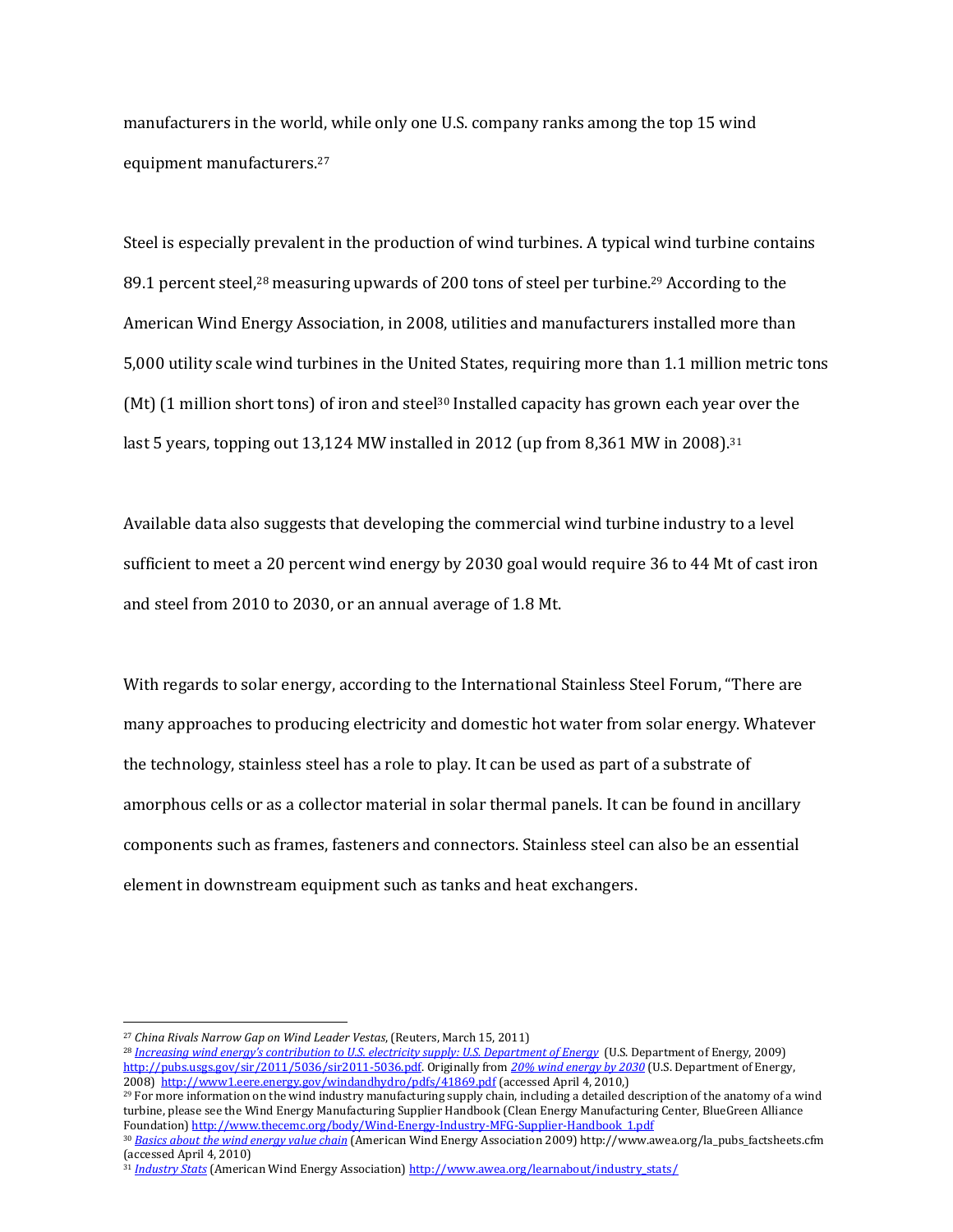Wherever it is used, stainless steel makes a contribution to the sustainability and ecofriendliness of our built environment."<sup>32</sup>

Here are a few more examples of the usage of steel, particularly stainless steel, in clean energy manufacturing:

- Stainless steel can be used in the manufacture of condensing boilers. Condensing boilers are today's most energy efficient heating method, with a 100 percent efficiency rating. Stainless steel is required because of the condensation that occurs during the process therefore corrosion resistance is of high importance.
- Rooftop solar panels do not just reduce the use of fossil fuels they mean that renewable sources can be used instead. Stainless steel versions can account for a considerable part of the energy needed for the preparation of hot water and room heating. Solar panels can also be integrated into the buildings roofing or cladding possibly adding to its aesthetic appeal.
- Fuel cells are a source of energy for the future. Much like a battery the fuel cell converts chemical energy into electrical energy. Working from either natural gas or hydrogen, they generate heat and electricity with only one emission: water. Stainless steel is used for supporting the electrodes which are stronger, easier to manufacture and cheaper than ceramic versions. Fuel cells can be used in a variety of places including in cars and in domestic heating systems alike.

The domestic clean energy industry has built up due to its sincere potential and with the help of necessary policy support, as every other energy source has been afforded. Yet, existing policy support for clean energy does not provide adequate long-term certainty for the industry to

<sup>32 &</sup>quot;[Stainless Steel In Solar Energy Use](http://www.worldstainless.org/Files/issf/non-image-files/PDF/ISSF_Stainless_Steel_in_Solar_Energy_Use.pdf)" (International Stainless Steel Forum) http://www.worldstainless.org/Files/issf/non-imagefiles/PDF/ISSF\_Stainless\_Steel\_in\_Solar\_Energy\_Use.pdf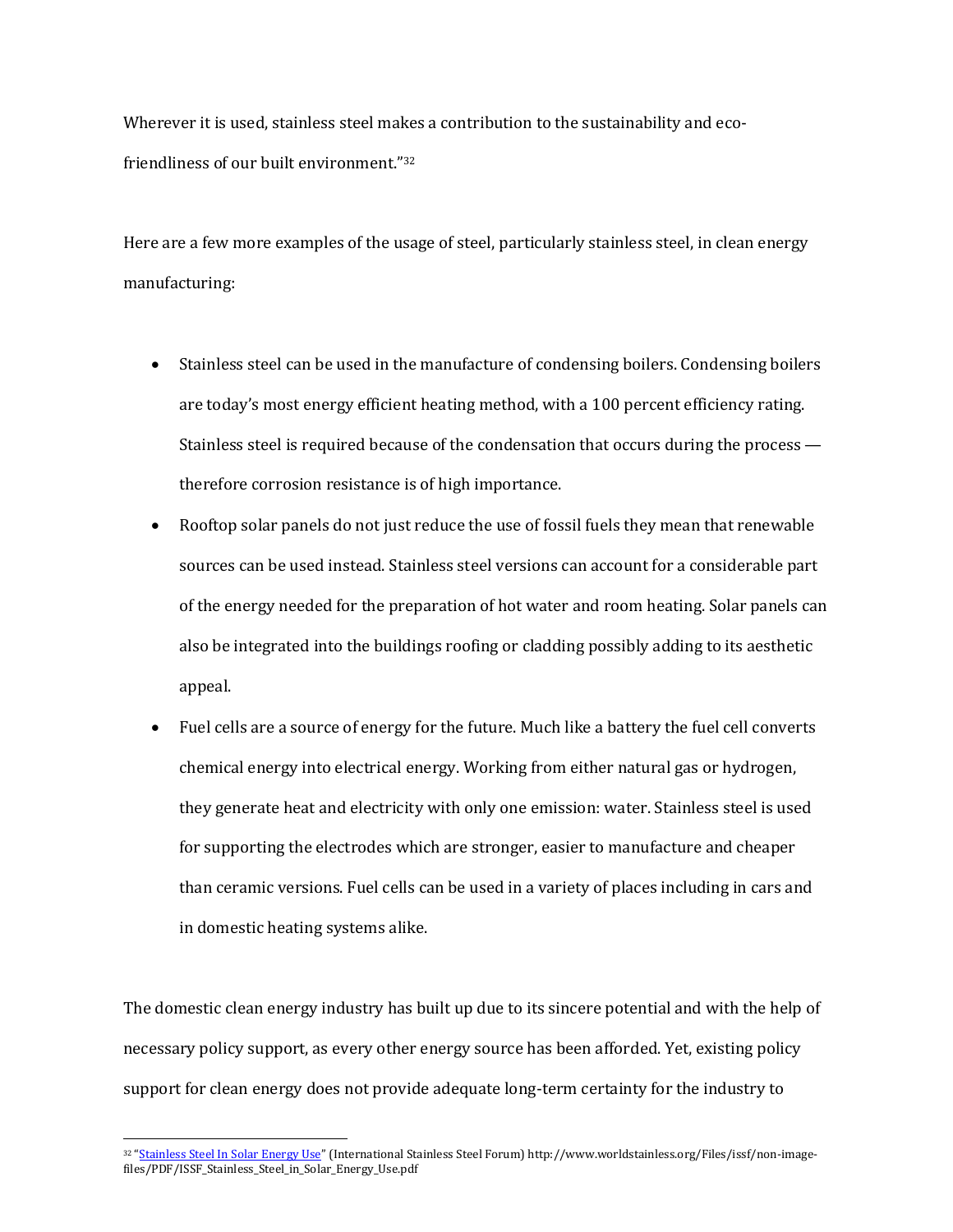succeed. In order to capture the potential clean energy brings, for supply chain manufacturing and more broadly, we must implement policies that provide long-term policy certainty.

#### **Trade and Competitiveness**

## *Buy America<sup>33</sup>*

 $\overline{a}$ 

Buy America policies reflect where the jobs are, not where the manufacturing companies are headquartered or incorporated. This approach ensures that the job-creating impact of critical infrastructure investments is maximized, and that taxpayer dollars are reinvested in jobs and communities here at home.

Any weakening of the existing Buy America standard — including the requirement that steel be "melted and poured" in the United States in order to be Buy America compliant — would undermine this job-creating potential. It would encourage capital and resource intensive processes to move overseas, jeopardizing U.S. steelmaking jobs as well as those jobs associated with production of the raw materials used to make steel. Weakening the existing standard would also be fundamentally inconsistent with Congressional intent and would be an unwarranted departure from more than 30 years of precedent. As a result, Congress should reject any attempts to weaken the existing Buy America preferences and should maintain the longstanding requirement that steel used in taxpayer-funded infrastructure projects be "melted and poured" in the United States.

A majority of steelmaking jobs are concentrated at the hot end of production; but it is not just those direct steelmaking jobs that are at stake. Domestic integrated steel producers rely heavily upon domestic suppliers of key inputs such as iron ore mined in Minnesota and Michigan; and limestone from states such as Alabama, Indiana, Michigan, Missouri, Ohio, Pennsylvania, Texas,

<sup>33</sup> For more information on Buy America, please see: *[Buy America: One Element of the Solution to Our Jobs Crisis](http://www.bluegreenalliance.org/blog/buy-america-one-element-of-the-solution-to-our-job-crisis)* (BlueGreen Alliance, August 2011[\) http://www.bluegreenalliance.org/blog/buy-america-one-element-of-the-solution-to-our-job-crisis](http://www.bluegreenalliance.org/blog/buy-america-one-element-of-the-solution-to-our-job-crisis)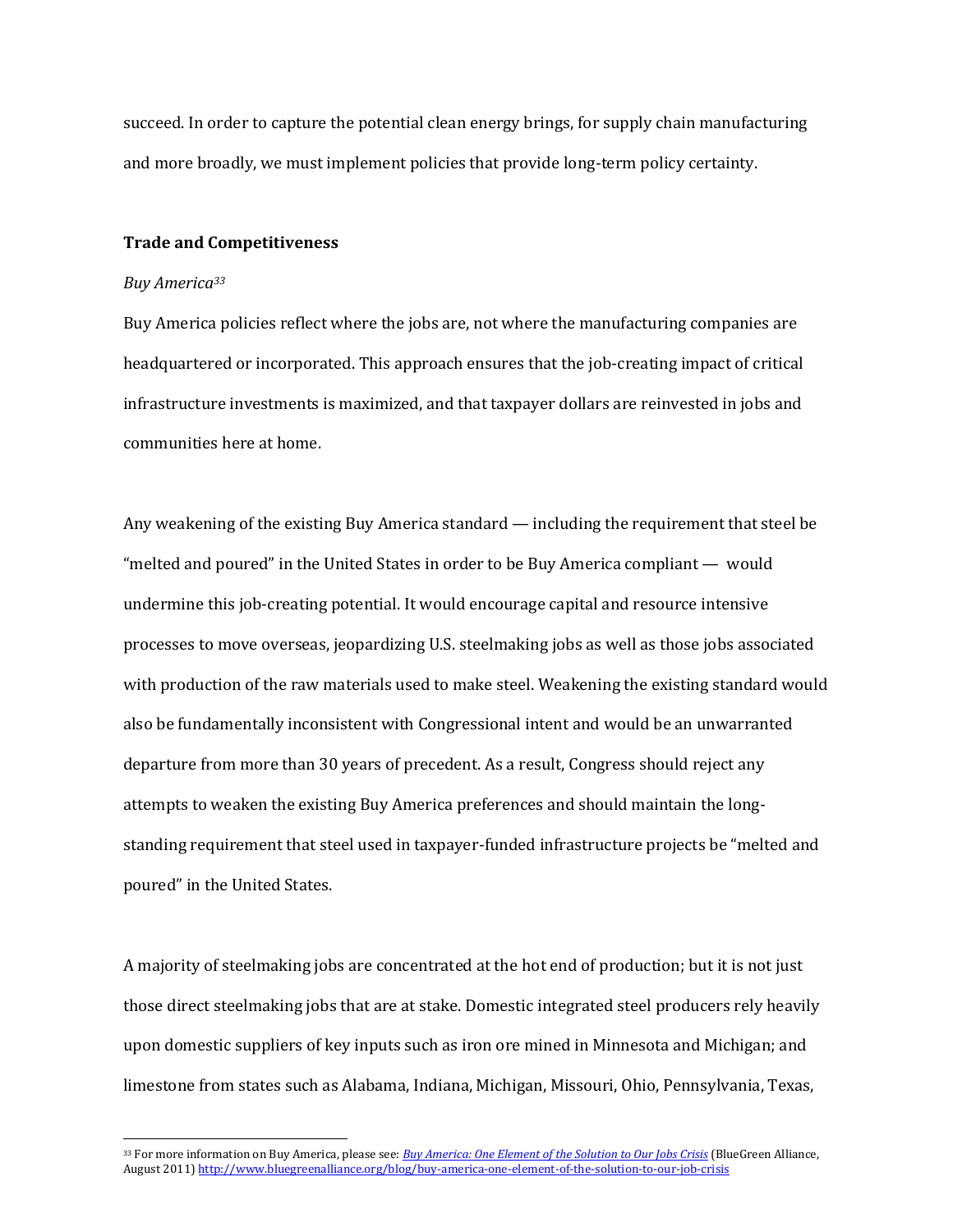and Wyoming. Additionally, minimills source approximately 93 percent of their scrap domestically. Domestic producers also rely upon domestic energy sources, such as natural gas. According to the American Iron and Steel Institute's ("AISI") *2010 Annual Statistical Report*, for every one of the steel industry's 135,000 direct jobs, the steel sector generates seven jobs in upstream and downstream industries, adding an additional 945,000 jobs to the economy.

Some U.S. steel converters are arguing for a change in the definition of both steel and manufactured goods, with the intended result that steel slab or materials and components that go into manufactured goods could be produced offshore, but the final product would be deemed "domestic" if further processing occurs in the United States. Such a fundamental change to a lesser "substantial transformation" definition — a dramatic departure from longstanding and well-established law in this area — would encourage broad outsourcing of manufacturing and would lead to a huge decrease in American steel and manufacturing jobs, as well as jobs the in the critical raw materials sectors that serve these industries.

In addition to the loss of quality, high paying jobs, such outsourcing of American production risks discouraging domestic iron and steelmaking altogether and increases our dependence on foreign producers. For products necessary to so many critical sectors of our economy—from infrastructure to energy to housing, and especially national defense — increasing our reliance on foreign producers presents both economic and national security concerns.<sup>34</sup>

#### *Research and Development*

 $\overline{a}$ 

Manufacturing is responsible for 70 percent of all private-sector research and development spending and 90 percent of all American patents.<sup>35</sup> Manufacturing is also a productivity powerhouse and major driver of economic growth. Between 1997 and 2005, labor productivity

<sup>34</sup> Information within this subsection heavily references a white paper produced by the Alliance for American Manufacturing. Please see here for more information[: http://www.americanmanufacturing.org/](http://www.americanmanufacturing.org/)

<sup>35</sup> *A Framework for Revitalizing American Manufacturing* (Executive Office of the President, December 2009)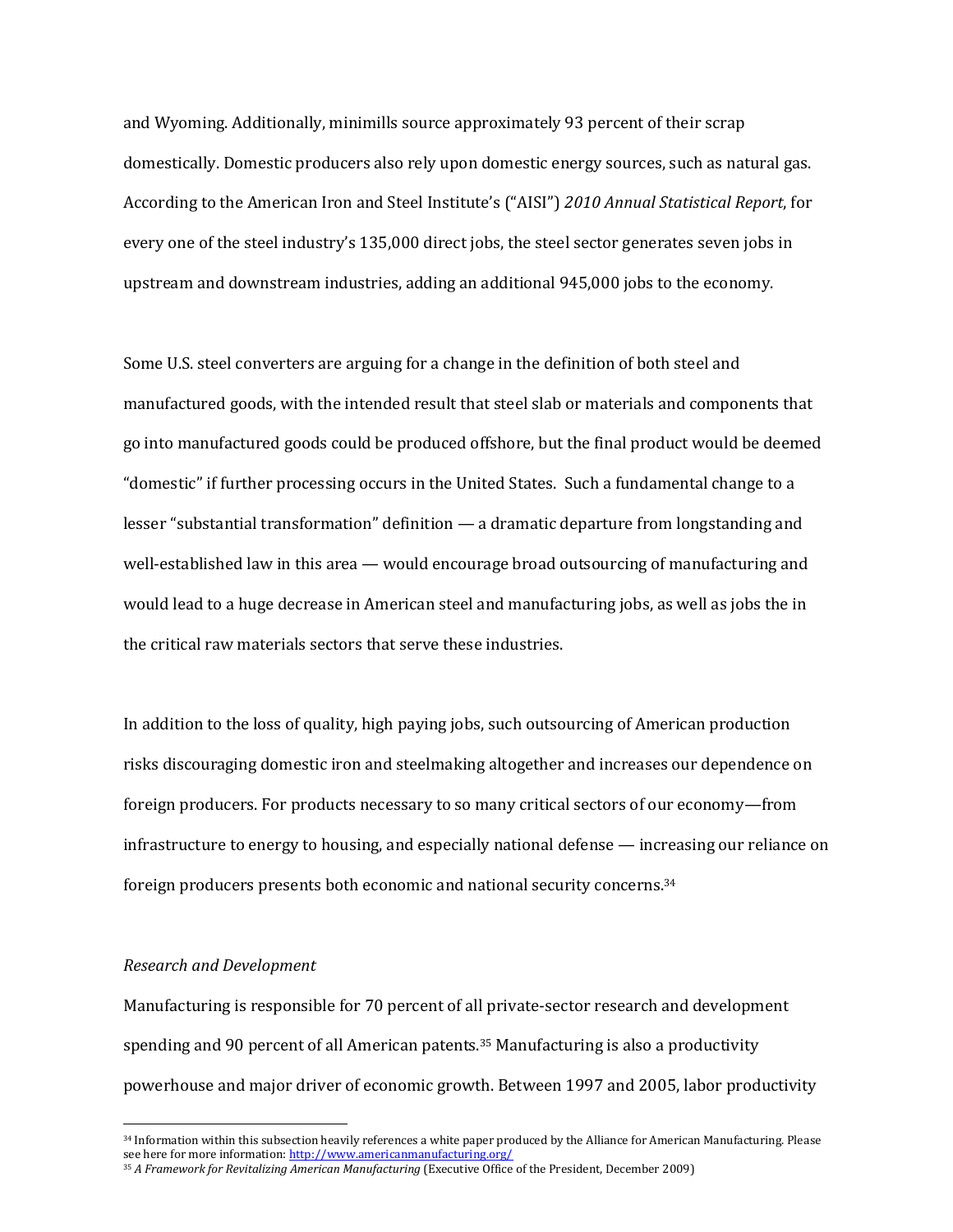in manufacturing grew 60 percent more than in the economy as a whole.<sup>36</sup> Every dollar in final sales of manufactured products supports \$1.37 in other sectors of the economy, compared to about 50 cents for every dollar of activity in the financial services sector.<sup>37</sup> If we fail to restore our manufacturing base, our innovation edge and research and development capacity will also falter.

For example, the Department of Energy's Advanced Manufacturing Office recently launched the Innovative Manufacturing Initiative, which selected 13 projects that achieved transformational manufacturing processes and materials. One of the 13 projects selected was Flash Ironmaking technology, which is a cleaner, coke-free way to produce iron from abundant domestic iron ore concentrates and natural gas, with 32-57 percent improved energy productivity. The Department of Energy partnered with the American Iron and Steel Institute, ArcelorMittal, U.S. Steel and others to provide \$7.1 million to support the Scale-up Process Validation phase at the University of Utah.

We must continue to support research and development such as this being done in the Advanced Manufacturing Office, as well as the work being done at the Department of Commerce.

#### **Addressing the Threat of Climate Change and Mitigating Environmental Impacts**

According to the World Steel Association, "Steel is at the core of the green economy, in which economic growth and environmental responsibility work hand in hand. Steel is the main material used in delivering renewable energy — solar, tidal and wind. All steel created as long as 150 years can be recycled today and used in new products and applications. By sector, global steel recovery rates for recycling are estimated at 85% for construction, 85% for automotive, 90% for machinery and 50% for electrical and domestic appliances. This leads to a global

<sup>36</sup> Schwenninger, S. and Sherraden, S. *Manufacturing and the U.S. Economy* (New America Foundation, July 2009)

<sup>37</sup> "America Needs a Manufacturing Strategy" (New America Foundation, February 3, 2010)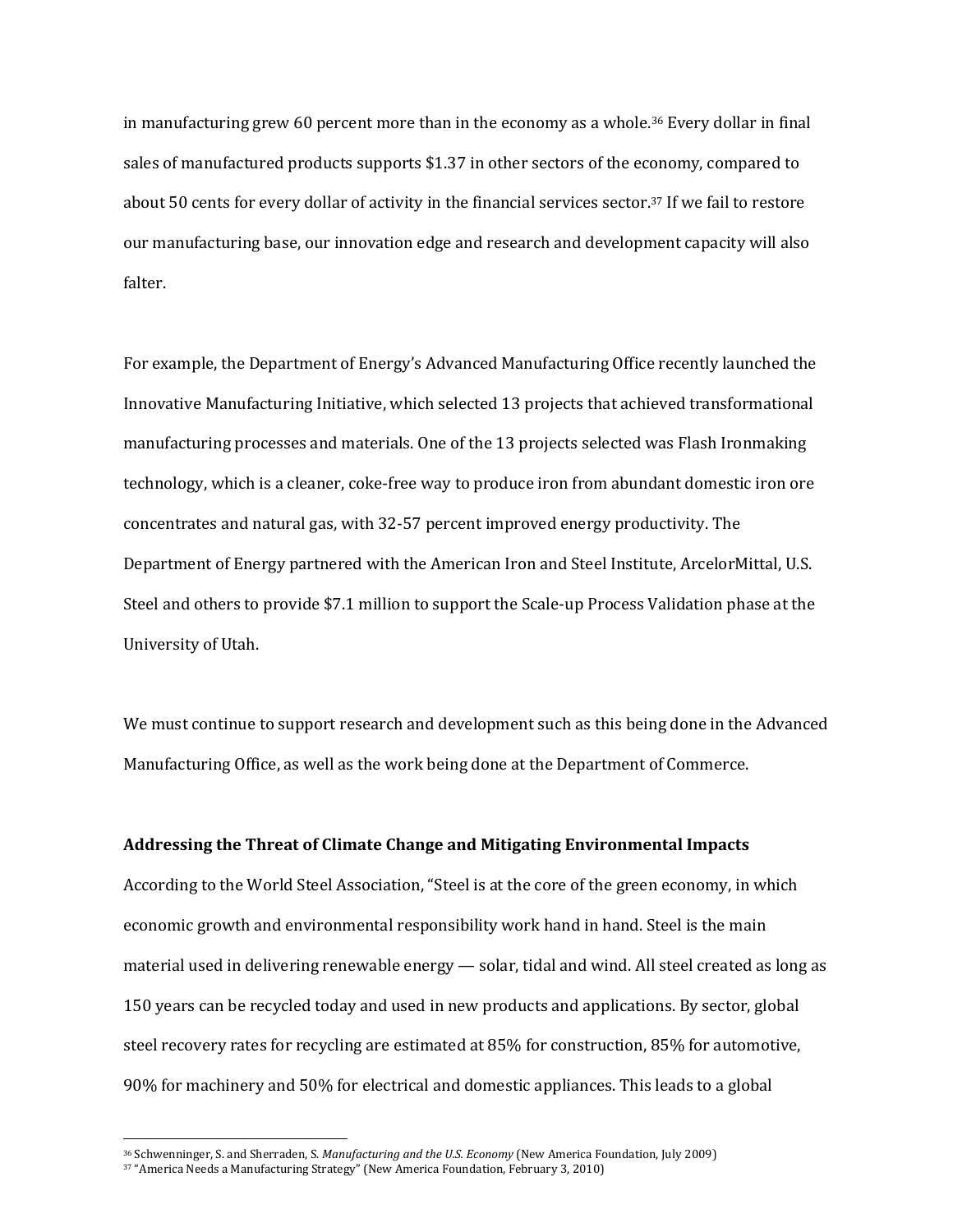weighted average of over 70%. The amount of energy required to produce a tonne of steel has been reduced by 50% in the last 30 years. Nowadays, 97% of steel by-products can be reused."<sup>38</sup>

Left unaddressed, climate change will wreak havoc on the globe. By the end of this century, the world will see more and more superstorms like what the Mid-Atlantic experienced with Sandy, longer and more intense heat waves, increased instances of flash floods, significant changes in water availability for human consumption, increased length and severity of drought, and other catastrophic effects.<sup>39</sup> To avoid the upheaval of unchecked climate change, we require immediate and coordinated action to transition the global economy to a clean energy economy. We can no longer consider economies productive if they rely on ever-increasing emissions of climate change pollution. We must take every action necessary to reduce or prevent these emissions in a manner that can build a lasting, sustainable economy that provides high quality employment and helps rebuild the middle class.

No response to climate change can be sufficient without incorporating support for domestic manufacturing. Supporting domestic manufacturing decreases the negative environmental impacts of international shipping and under-regulated manufacturing in foreign countries. Ninety percent of the world's trade travels by sea, according to the International Maritime Organization.<sup>40</sup> Carbon emissions from the shipping industry are growing steadily as developed countries increasingly outsource production overseas. The U.S. Environmental Protection Agency estimates carbon emissions from global shipping are expected to increase 150 to 250 percent by 2050 if policies to reduce emissions aren't implemented.<sup>41</sup> For example, the share of steel traded internationally has grown from 22 percent in the mid-1970s to 40 percent in 2000,

 $\overline{a}$ 

<sup>41</sup> *Adoption of an Energy Efficiency Design Index for International Shipping* ( Environmental Protection Agency, 2011.)Web. 31 May 2012.

<sup>38</sup> *[Key Facts](http://www.worldsteel.org/media-centre/key-facts.html)* (World Steel Organization) http://www.worldsteel.org/media-centre/key-facts.html

<sup>&</sup>lt;sup>39</sup> "[Global Climate Change: The current and future consequences of global change](http://climate.nasa.gov/effects/)" (NASA) <http://climate.nasa.gov/effects/> (accessed July 16, 2012)

<sup>40</sup> *IMO and the Environment (*International Maritime Organization.) (accessed May 2012)